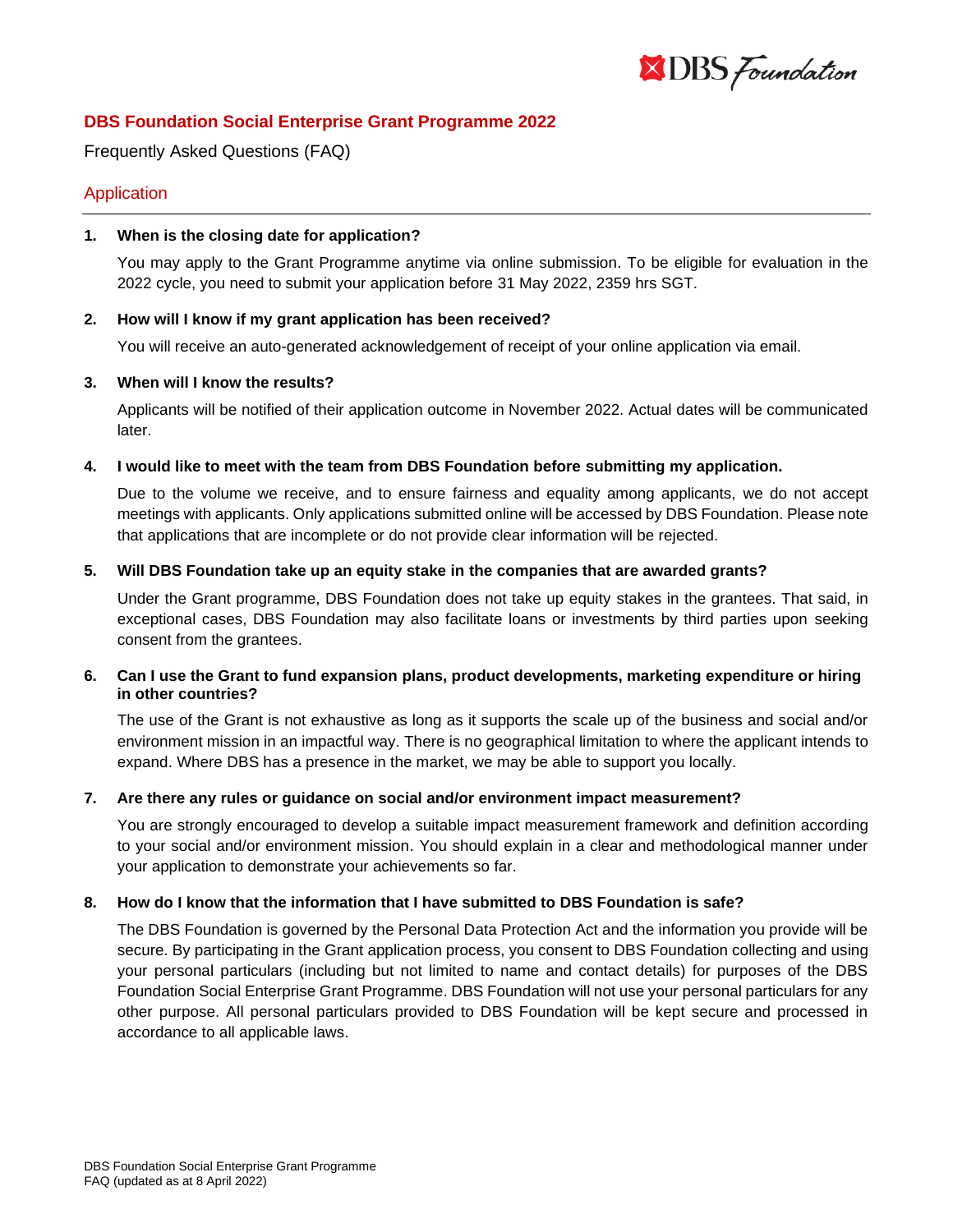

# **Eligibility**

#### **9. My business is not a social enterprise but has CSR programmes. Can I apply?**

The Grant programme is for social enterprises only, defined below.

*Social enterprises are businesses that have a social mission at their core and use sustainable commercial models to achieve this social mission. Their primary objective is to achieve positive social, cultural, community economic and/or environmental outcomes. As such, income generation should play a key supporting role to achieve their social mission.* 

*Traditional commercial models focus on delivering profits to shareholders and may contribute a portion of excess profits for social good; social enterprises focus their operating models around achieving their social mission. Profits generated are committed towards strengthening their ability to create positive social impact. Social enterprises should be able to clearly demonstrate such impact through systematic measurements. They sustain themselves with earned revenue, with no reliance on philanthropic giving for their operations.*

Social enterprises that have obtained other forms of grants and/or investments should retain majority control and the interest of its social mission. Social enterprises should also be independent and commercial entities that are not owned by any state governments. While social enterprises should be able to sustain themselves through commercial operations, we recognise that some reliance on grants in the early pilot/start-up stages is common.

### **10. If I have already obtained a grant from another organisation, will it limit my chances of being selected for this programme?**

The grants you have received from other organisations will not influence your application. You are required to disclose this information in the application and substantiate how the grant from DBS Foundation can be prudently used to achieve the outcomes you intend.

### **11. Can I apply to this programme if I am a past grant awardee of DBS Foundation?**

You can apply to the DBS Foundation Grant programme if you do not have an ongoing grant from DBS Foundation. If you have an ongoing grant with DBS Foundation, please consider applying only after you have completed all existing grant milestones. Being a former grant awardee does not guarantee any future grants from DBS Foundation. Each application will be assessed based on its merit.

### **12. Can I apply as an individual before incorporating my business?**

We provide Grants to businesses only and not to individuals. We only accept applications from social enterprises that are registered as legal business entities in at least one of the following markets: China, Hong Kong, India, Indonesia, Singapore and Taiwan.

## **13. My business is currently based in India, but I have not obtained an approval under Foreign Contribution Regulation Act (FCRA). Can I still apply?**

Business entities in India are required to provide evidence of having FCRA approval, or the ability to meet the following criteria:

a. Profitability of the business is dependent solely on the sales revenue and not on account of the income receivable by way of grants and/or awards;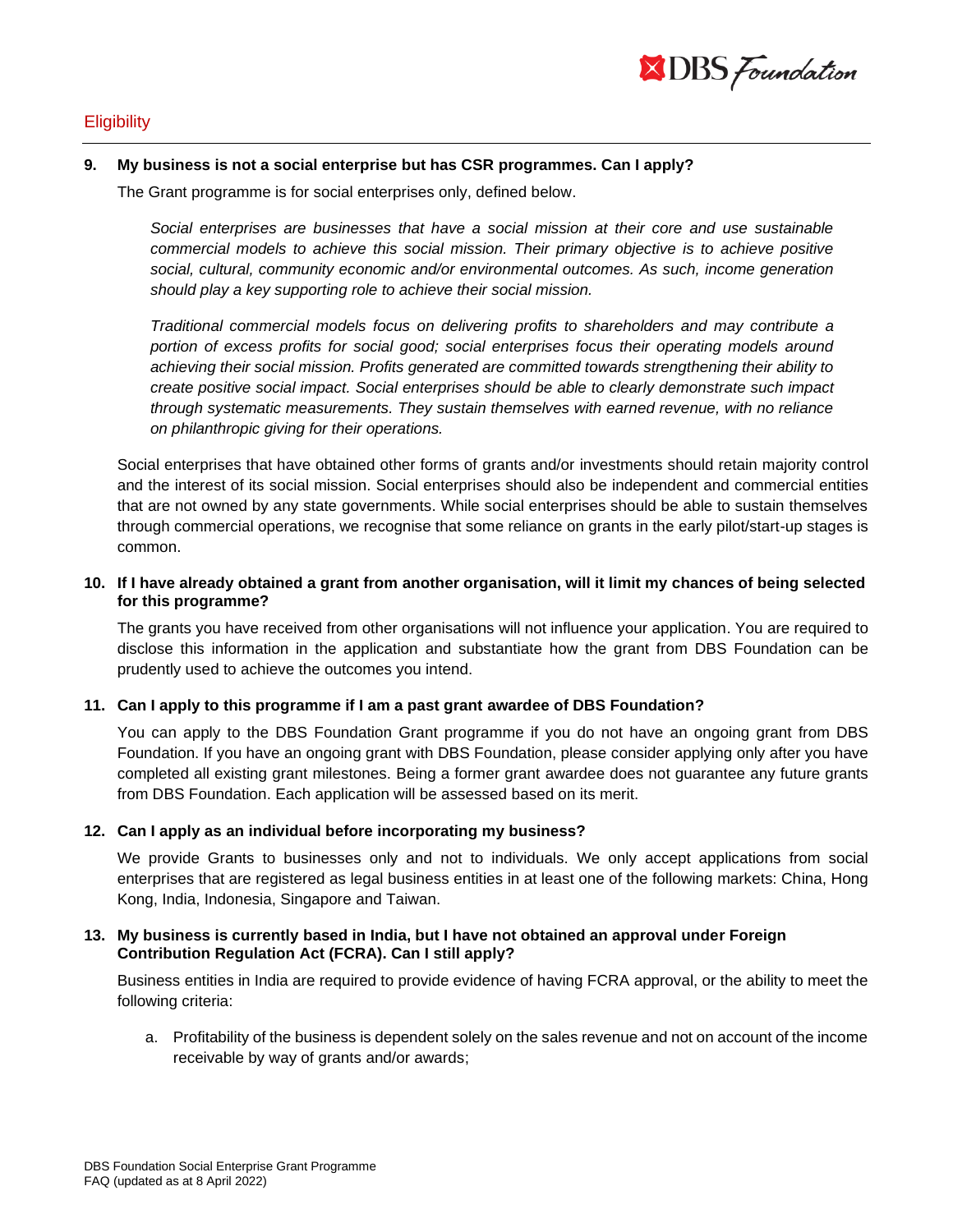**XDBS** Foundation

- b. Does not have a definite cultural, economic, educational, religious or social ("CEERS") programme; and
- c. Grant not be used towards funding any other persons and/or entities which would need to be registered to obtain FCRA registration or approval.

DBS Foundation is unable to award grants to entities that do not meet the above criteria.

## **Evaluation**

#### **14. How does DBS Foundation decide on the Grant Awardees?**

The Grant evaluation panel is comprised of select DBS Bank employees, who will evaluate and decide on the grant awardees based on the strength of each application.

#### **15. Can the evaluation panel sign a Non-Disclosure Agreement with me?**

Applications are protected in the spirit of non-disclosure, and all submitted materials will be treated as confidential. Only employees of DBS Bank and DBS Foundation will have access to application as part of the evaluation process. Information submitted by applicants will not be distributed to any other parties unless requested by the applicant. No other provisions are made to protect intellectual property.

While no information will be shared on public platforms, if you have/are in the process of filing patent(s), please do not disclose critical information which would affect a successful filing until you have been confirmed as a shortlisted applicant for local and/or final evaluation.

You should reveal information that you are comfortable and have the right to reveal.

### **16. If I am not selected this year, can I apply again next year? How do I appeal?**

The decision of the evaluation panel is final. Yes, you can apply again next year.

## **17. My application had been unsuccessful. Can I get feedback or meet up with a DBS Foundation representative to explain my application?**

Due to overwhelming responses we receive, we are unable to attend to each applicant to provide detailed feedback quickly. However, after the evaluation is concluded, we can be in touch over email to provide feedback.

### Grant award and milestones

### **18. How many Grants are awarded by DBS Foundation every year?**

We give out a finite number of Grants every year and there is no fixed target to fulfil. Grants are awarded based on the eligibility and quality of applications received.

### **19. How should I set my Grant milestones?**

If you have been successful in your application, we will discuss with you the Grant purpose, milestones, deliverables, timeline and grant amount. The Grant purpose needs to be aligned to objective of scaling up your business and social and/or environment impact. Since the Grant agreement is for a Term of 24 months, the Grant milestones need to be realistic, measurable and achievable before the end of Term.